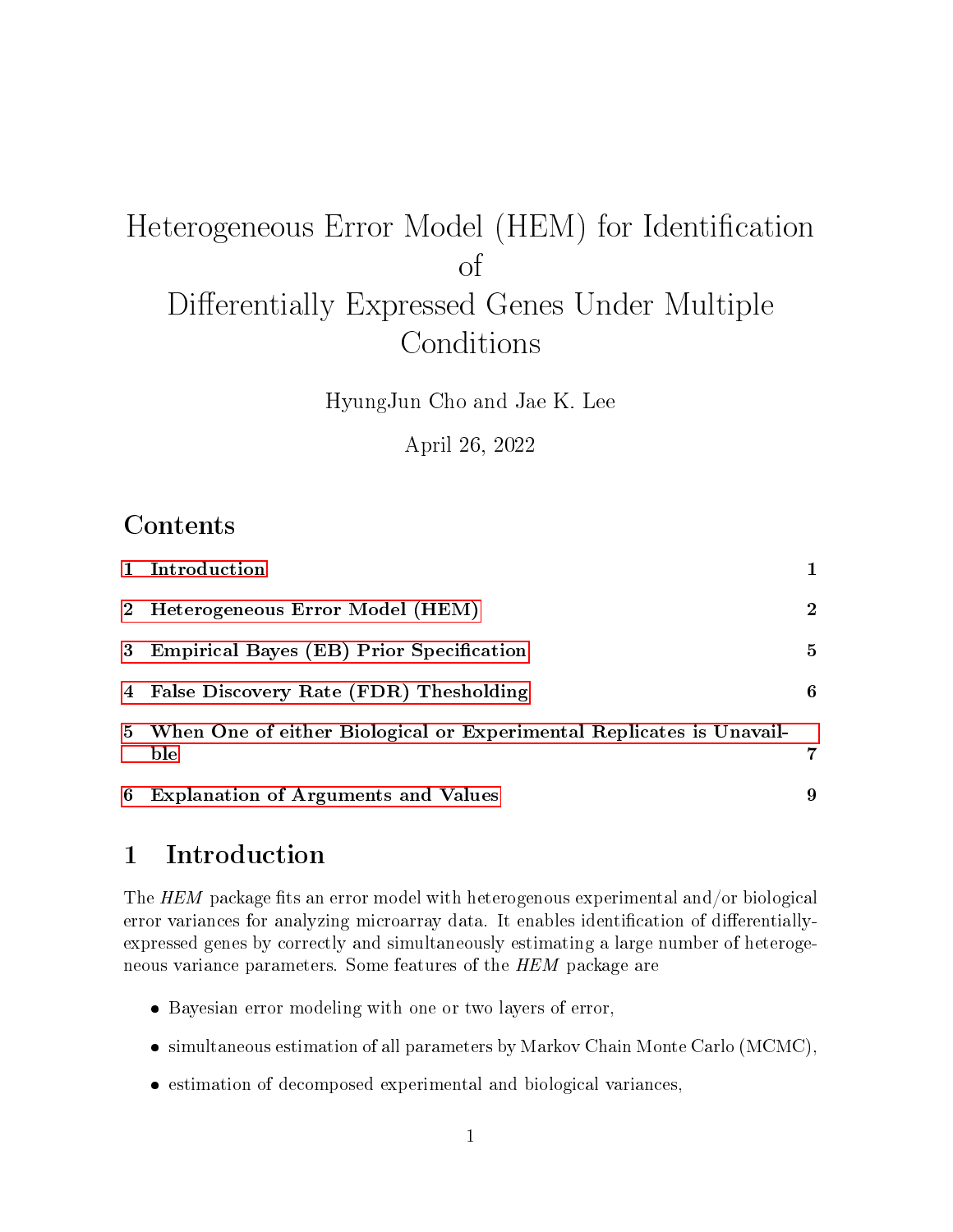- consideration of heterogeneity of error variances for all genes and under multiple biological conditions, and
- parametric or nonparametric Empirical Bayes (EB) prior specification for variances.

To use the hem package in R, install the distributed  $HEM$  package and call it as follows

#### > library(HEM)

The  $HEM$  package consists of three main functions (hem, hem.eb.prior, and hem.fdr) and several additional functions. Package information and examples can be obtained by typing help(hem), help(hem.eb.prior), and help(hem.fdr).

The remaining sections are organized as explained below.Section 2 describes a Bayesian hierarchical error model (HEM) with experimental and biological error variances and demonstrates the use of the hem function by an example. Section 3 shows how to use Empirical Bayes (EB) prior specification, which is useful particularly for a small number of replicates. Section 4 explains false discovery rate (FDR) evaluation to determine a theshold value. Section 5 describes HEM when one of either biological or experimental replicates is not available. Section 6 explains the arguments and values of three functions: hem, hem.eb.prior, and hem.fdr.

#### <span id="page-1-0"></span>2 Heterogeneous Error Model (HEM)

This section explains the use of two-layer EM for microarray data with both experimental and biological replicates. One of either biological or experimental replicates, however, is often unavailable; this case is described in Section 4. We assume that data are already preprocessed as normalization and log-transformation.

Suppose that  $y_{i,j,k,l}$  is the *l*-th experimentally (or technically) replicated gene expression value of the *i*-th gene for a particular k-th individual (e.g. cell line) with the j-th biological condition (e.g. tissue sample), where  $i = 1, \ldots, G; j = 1, \ldots, C; k =$  $1, \ldots, m_{i,j}; l = 1, \ldots, n_{i,j,k}.$  The two-layer EM first separates the experimental error  $e_{i,j,k,l}$  from the observed expression value  $y_{i,j,k,l}$ , so as to obtain the expression value  $x_{i,j,k}$  free of the experimental error. The first layer, thus, is defined as

$$
y_{i,j,k,l}|\{x_{i,j,k}, \sigma^2_{e_{i,j,k}}\} = x_{i,j,k} + e_{i,j,k,l}.
$$
 (1)

The experimental error term  $e_{i,j,k,l}$  is assumed to be  $i.i.d.N(0, \sigma_{e_{i,j,k}}^2)$ , where the experimental variance is defined to be a function of  $x_{i,j,k}$ , i.e.,  $\sigma_{e_{i,j,k}}^2 = \sigma_e^2(x_{i,j,k})$ , since it varies on expression intensity levels. In the subsequent layer, expression intensity  $x_{i,j,k}$ is decomposed into additive effects of gene, condition, and interaction, as follows

$$
x_{i,j,k}|\{\mu_{i,j},\sigma_{b_{i,j}}^2\} = \mu_{i,j} + b_{i,j,k} = \mu + g_i + c_j + r_{i,j} + b_{i,j,k},
$$
\n(2)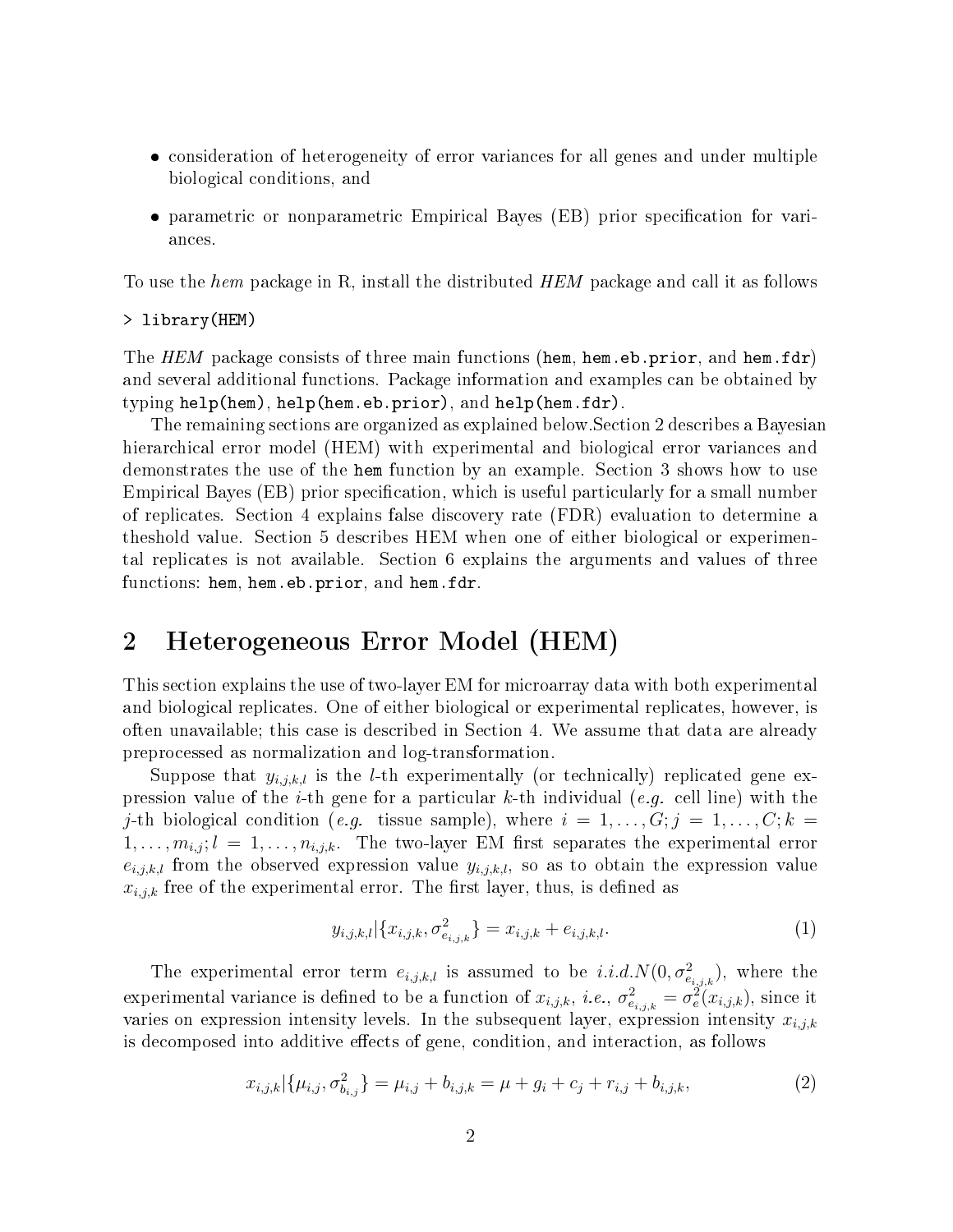where  $\mu$  is the parameter for the grand mean;  $g_i$  and  $c_j$  are the parameters for the gene and condition effects respectively;  $r_{i,j}$  is the parameter for the interaction effect of gene and condition; and  $b_{i,j,k}$  is the error term for the biological variation, assuming  $i.i.d. N(0, \sigma_{b_{i,j}}^2)$ . The biological variance parameter  $\sigma_{b_{i,j}}^2$  is allowed to be heterogeneous for each combination of gene  $i$  and condition  $j$  because a gene has its inherent biological variation under a condition.

The prior distributions are assumed to be a uniform prior on  $\mu$  and normal priors on  $g_i, c_j$ , and  $r_{i,j}$  with mean zero and variance  $\sigma_g^2, \sigma_c^2$ , and  $\sigma_r^2$ , respectively. For variance parameters  $\sigma_{b_{i,j}}^{-2}$  $\sigma_e^{-2}$  and  $\sigma_e^{-2}(x_{i,j,k})$ , gamma priors with parameters  $(\alpha_b, \beta_b)$  and  $(\alpha_e, \beta_e)$  are used; however, note that the constant gamma assumptions for variances can be relaxed so as to be more sensitive to heterogeneous (non-constant) variances, which is suitable for microarray data with a small number of replicates particularly, as described in Section 3.

The Gibbs sampling is utilized to estimate such a large number of parameters and unobserved data simulataneously. For discovering differentially expressed genes, the summary statistic using the estimates  $(\bar{\mu}, \bar{g}_i, \bar{c}_j, \bar{r}_{i,j}, \bar{\sigma}^2_{b_{i,j}}, \bar{\sigma}^2_{e_{i,j,k}})$  is

$$
H_i = \sum_{j=1}^{C} \frac{w_{i,j} (\bar{\mu}_{i,j} - \bar{\bar{\mu}}_i)^2}{(\bar{\sigma}_{b_{i,j}}^2 + \sum_{k=1}^{m_{i,j}} \bar{\sigma}_{e_{i,j,k}}^2 / m_{i,j})},
$$

where  $w_{i,j}=m_{i,j}/\sum_j m_{i,j}$  ,  $\bar{\mu}_{i,j}=\bar{\mu}+\bar{g}_i+\bar{c}_j+\bar{r}_{i,j}$ , and  $\bar{\bar{\mu}}_i=\sum_j \bar{\mu}_{i,j}/C$ . More differentially expressed genes have larger  $H$ -scores; hence, a desired number of genes with large  $H$ scores are selected. The false discovery rate (FDR) can be used to determine a threshold value of H, as described in Section 4.

Example 2.1 shows how the HEM package is used to estimate parameters in the above model. The used primate brain data consists of gene expression from the postmortem tissue samples of the frozen brains of three humans and three chimpanzees. Two independent tissue samples for each individual were used; thus, for HEM with two layers  $m_{i,1} = 3, m_{i,2} = 3, \text{ and } n_{i,j,k} = 2, \text{ where } i = 1, \ldots, 12600, j = 1, 2, k = 1, \ldots, m_{i,j}, \text{ and}$  $l = 1, \ldots, n_{i,j,k}$ . The design matrix must be prepared as in Example 2.1. The first column of the design matrix is for conditions, and the other two columns are for biological replicate and experimental (technical) replicate.

The hem.preproc function is used to do IQR normalization and log2-transformation; however, other normalization methods can be used. In the hem function, the argument n.layer=2 indicates two-layer HEM, and the missing arguments method.var.e="gam" and method.var.b="gam" (as the default) represent Gamma $(\alpha_e,\beta_e)$  and Gamma $(\alpha_b,\beta_b)$ priors for experimental and biological variance parameters. In addition, the default values (var.q=1, var.c=1, var.r=1, alpha.e=3, bet.e=.1, alpha.b=3, beta.b=.1) are used for prior parameters unless other values are given. For estimation, 3000 MCMC samples are used after 1000 burn-ins as the default  $(burn-ins=1000, n.samples=3000)$ .

Example 2.1: Two-layer HEM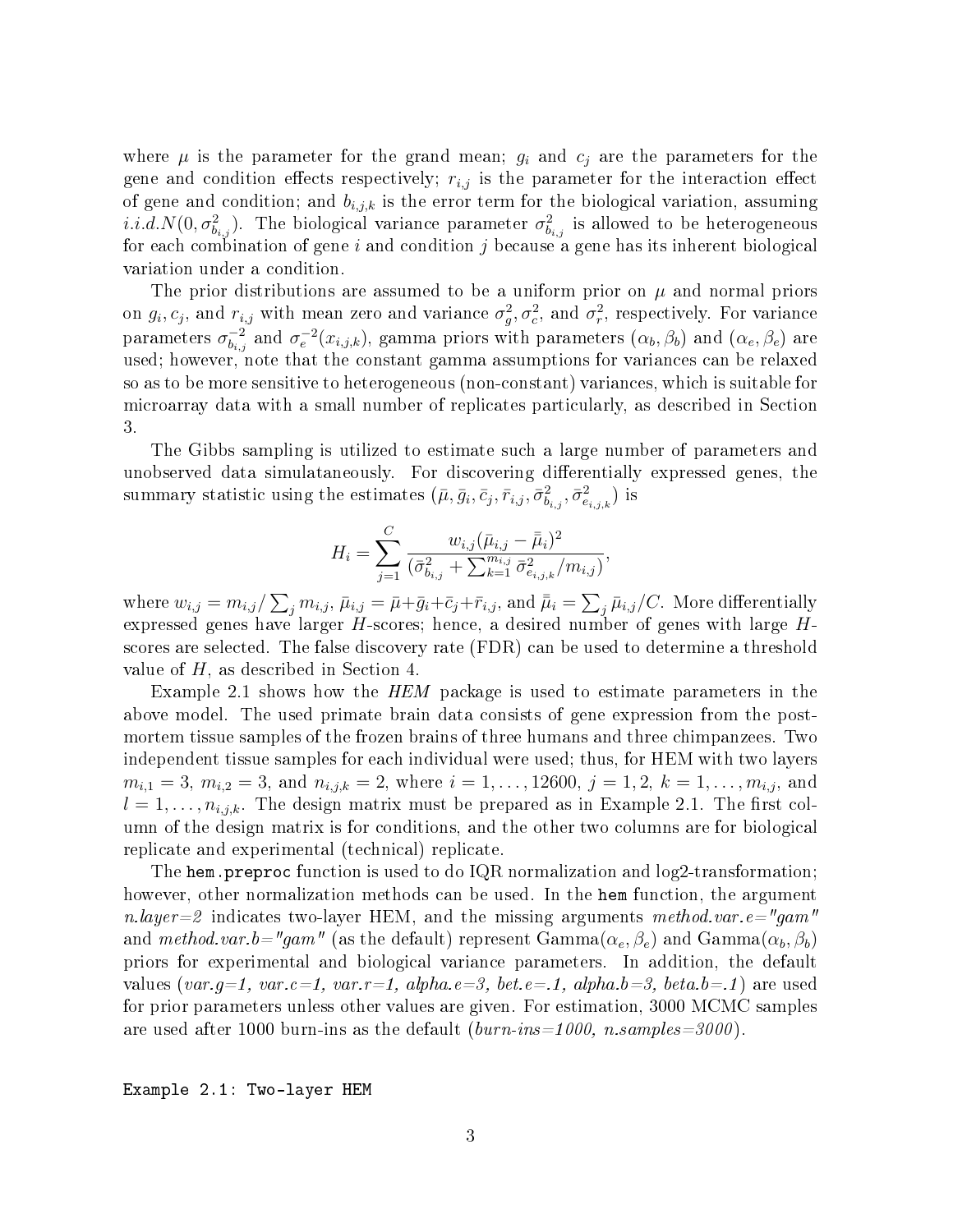```
> library(HEM)
> data(pbrain) #call pbrain data
> dim(pbrain)
[1] 12600 13
> pbrain[1:5,]
> cond \leq c(1,1,1,1,1,1,2,2,2,2,2,2)
> ind <- c(1,1,2,2,3,3,1,1,2,2,3,3)
> rep <- c(1,2,1,2,1,2,1,2,1,2,1,2)
> design <- data.frame(cond,ind,rep) #design matrix
> design
  cond ind rep
1 1 1 1
2 1 1 2
3 1 2 1
4 1 2 2
5 1 3 1
6 1 3 2
7 2 1 1
8 2 1 2
9 2 2 1
10 2 2 2
11 2 3 1
12 2 3 2
> pbrain.nor <- hem.preproc(pbrain[,2:13]) #preprocessing
> pbrain.nor[1:5,]
> pbrain.hem <- hem(pbrain.nor, n.layer=2, design=design) #fit HEM
> pbrain.hem$H \#H-scores
```
 $H$ -scores are saved into pbrain.hem\$H in the order of original data, and estimates of  $x_{i,j,k}, \mu_{i,j}, \sigma^2_{e_{i,j,k}}$  and  $\sigma^2_{b_{i,j}}$  are contained in  $\textbf{m.x, m.mu, m.var.e, and n.var.b under}$ pbrain.hem.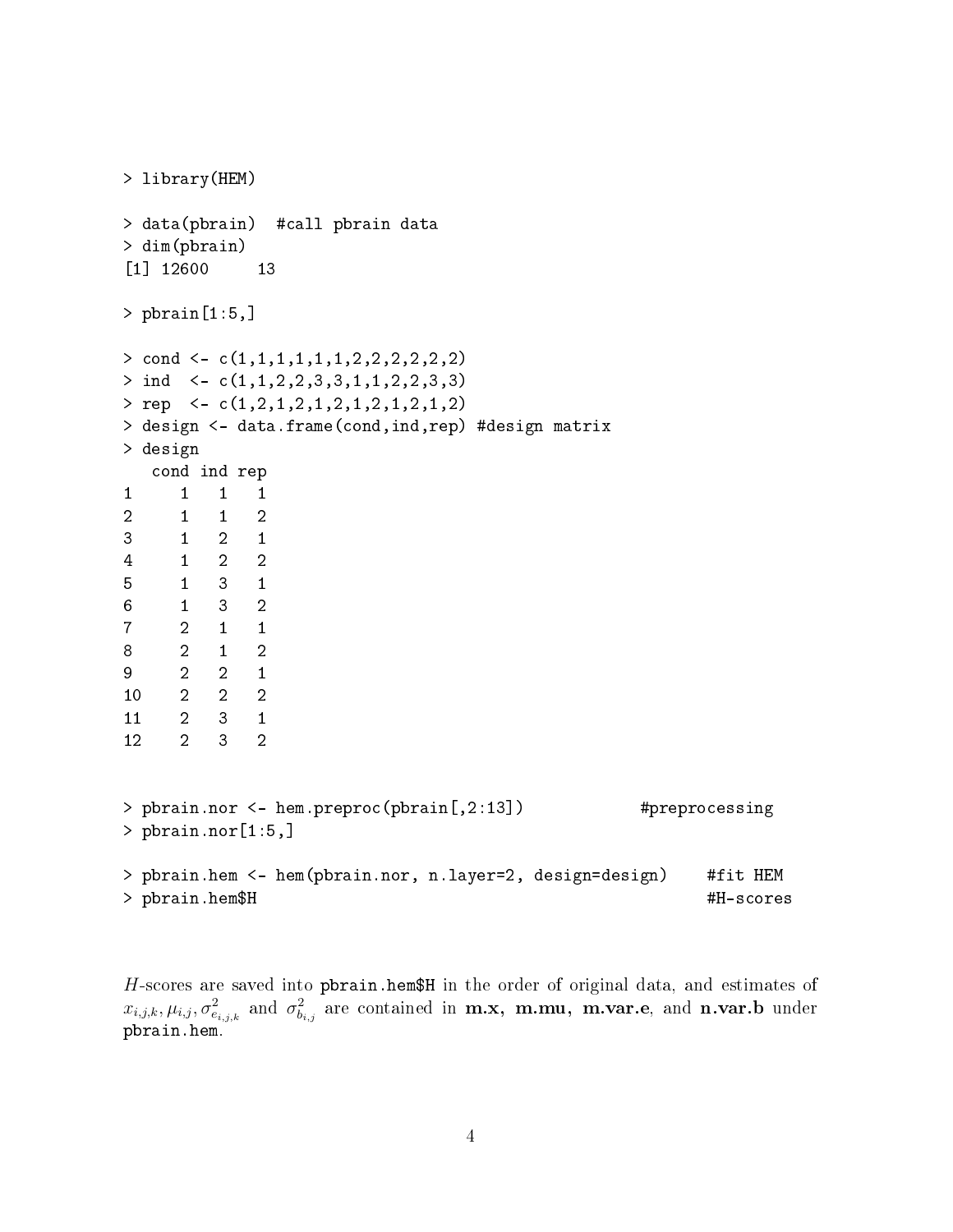#### <span id="page-4-0"></span>3 Empirical Bayes (EB) Prior Specification

In the previous section we used normal, gamma, or uniform priors for the model parameters. However, constant gamma priors,  $Gamma(\alpha_e, \beta_e)$  and  $Gamma(\alpha_b, \beta_b)$ , for variances are not enough to capture heterogeneity of variances with a small number of replicates. Prior specification can be defined differently to improve the performance of variance estimation. Biological variance parameter,  $\sigma_{ba}^{-2}$  $\bar{b}_{b_{i,j}}^{-2}$ , can be defined to follow a gamma prior of gene-condition specific parameters  $(\alpha_b, \beta_{b_{i,j}})$ , where it is important to specify appropriate values of the paramemeters. To do so, we need to employ a baseline variance estimator such as LPE. The algorithm of parametric EB prior specification for biological variance,  $\sigma_{b_{i,j}}^2$ , is summarized as follows

- (1) Assume that  $\sigma_{h,i}^{-2}$  $\bar{b}_{b_{i,j}}^{-2}$  is distributed as  $\text{Gamma}(\alpha_{b}, \beta_{b_{i,j}})$ .
- (2) Employ LPE to obtain the prior estimate of  $\sigma_{b_{i,j}}^2$ .
- (3) Use Gibbs sampling to obtain the posterior estimate of  $\sigma_{b_{i,j}}^2$ .

Prior specification for experimental variance can be defined similarly. Experimental variance, however, can precisely be estimated by LPE and a re-sampling technique without assuming any parametric distribution because the variance depends on the expression intensity as a function of  $x_{i,j,k}$ . Experimental variance can thus be estimated as follows

- (1) Assume that  $\sigma_e^{-2}(x_{i,j,k})$  is distributed as an unknown distribution  $h(.)$ .
- (2) Employ LPE and bootstrapping to estimate  $h(.)$ .
- (3) Use the Metropolis-Hasting algorithm to obtain the posterior estimate of  $\sigma_{e_{i,j,k}}^2$ .

Example 3.1 shows how to apply the above EB prior specification to the primate brain data, using hem and hem.eb.prior functions. The arguments,  $method.var.e="neb"$  and *method.var.b*="peb", represent a nonparametric EB prior for experimental variance and parametric EB prior for biological variance, respectively. The matrices of the variance estimates from hem.eb.prior are plugged into hem. The important (missing) arguments are q and  $B$ , which control the count of genes in a bin for pooling and the number of iterations for re-sampling respectively. The default  $q=0.01$  partitions 12600 genes into 100 groups based on their expression intensity levels; hence, 126 genes are used to compute a pooled variance in each bin. The default  $B=\mathfrak{g}_2$  generates 100 variance estimates for each intensity level by re-sampling.

Example 3.1: Two-layer HEM with EB > pbrain.eb <- hem.eb.prior(pbrain.nor, n.layer=2, design=design,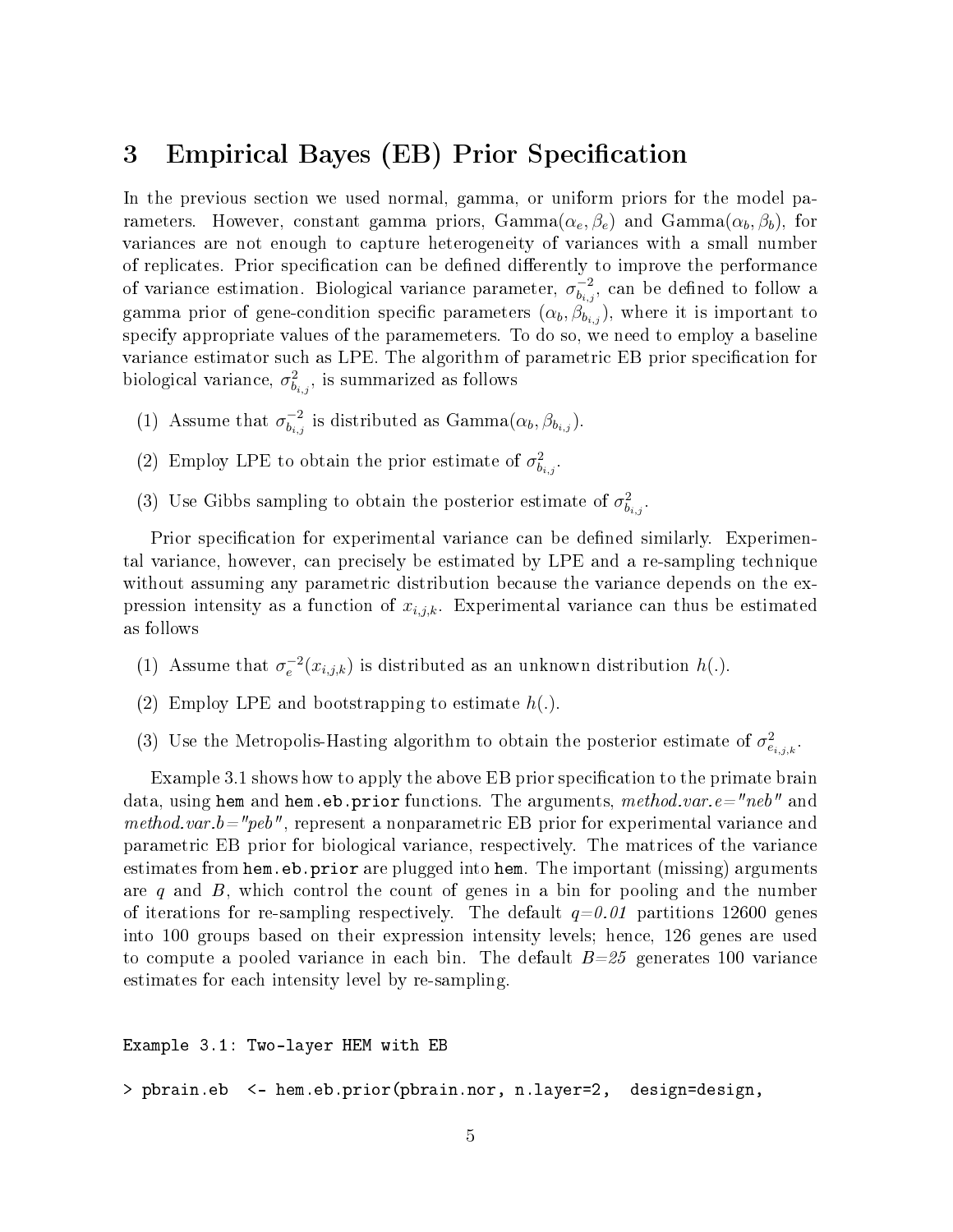method.var.e="neb", method.var.b="peb") > pbrain.hem <- hem(pbrain.nor, n.layer=2, design=design, method.var.e="neb", method.var.b="peb", var.e=pbrain.eb\$var.e, var.b=pbrain.eb\$var.b)

### <span id="page-5-0"></span>4 False Discovery Rate (FDR) Thesholding

The HEM package provides resampling-based FDR estimates, which can be used to determine a theshold value of  $F$ . For resampling-based estimation, it is essential to generate null data assimilating real microarray data. A within-gene permutation has a limited number of distinct permutations in a microarray experiment with a small number of replicates. In null data from across-gene (or full) permutation, variances are homogeneous over all intensity levels, which is not the pattern of practical microarray data; moreover, there is no distinction between both biological and experimental replicates that exist in raw data since full permutation does not preserve chip identities. To obtain null data assimilating practical microarray data, we resample raw data preserving gene and condition identities, *i.e.*, all of  $y_{i,j,1,1}, \ldots, y_{i,j,m_{i,j},n_{i,j,k}}$  for gene *i* and condition *j* are sampled together for a generated gene under a condition.

Suppose  $H$ -statistics are computed from raw data, and  $H^0$ -statistics from generated null data. Generation of null data is repeated  $B$  times independently. Given a critical value  $\Delta$ , the estimate of FDR is defined as

$$
\widehat{FDR}(\Delta) = \frac{\hat{\pi}_0(\lambda)\bar{R}^0(\Delta)}{R(\Delta)},\tag{3}
$$

where  $\bar{R}^0(\Delta) = \#\{H^0_{ib}| H^0_{ib} \geq \Delta, \ i = 1, \ldots, G, b = 1, \ldots, B\}/B$  is the average number of significant genes in null data, and  $R(\Delta) = \#\{H_i | H_i \geq \Delta, \ i = 1, \ldots, G\}$  is the number of significant genes in raw data. The estimate of a correction factor with the  $\lambda$ -quantile  $m_\lambda$  of  $H^0_{ib}$  is  $\hat{\pi}_0(\lambda) = \#\{H_i | H_i \leq m_\lambda\}/\#\{H^0_{ib} | H^0_{ib} \leq m_\lambda\}$ , which is required because of the different numbers of true insignificant genes in raw data and null data.

The function hem. fdr provides FDRs at all  $H$  values and  $H$  critical values for given target FDRs. Example 3.1 shows how to obtain an FDR estimate using the hem.fdr function for the primate brain data.

Example 3.1 (Continued):

```
> pbrain.fdr <- hem.fdr(pbrain, n.layer=2, design=design,
                   hem.out=pbrain.hem, eb.out=pbrain.eb)
```
> plot(pbrain.fdr\$fdr)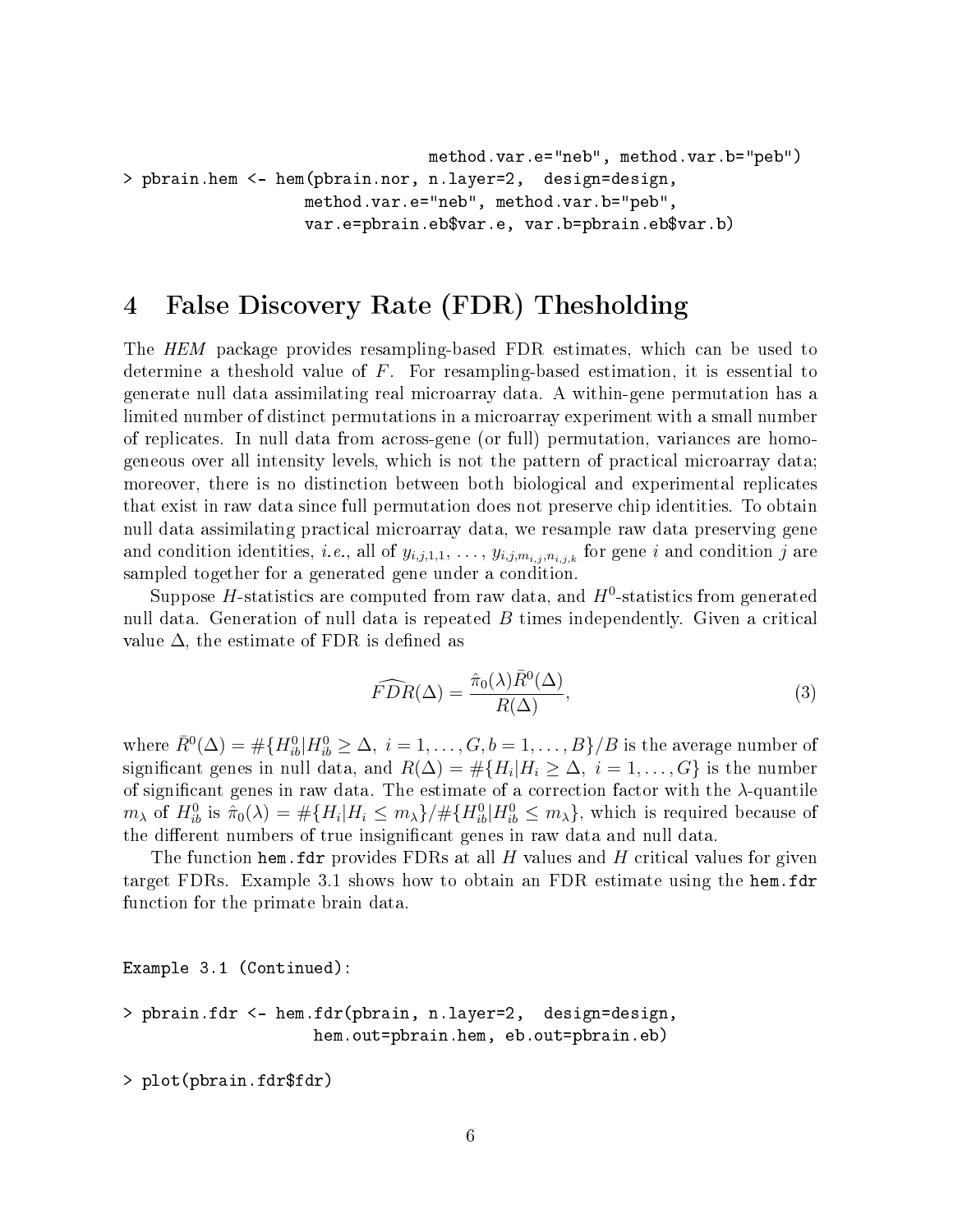# <span id="page-6-0"></span>5 When One of either Biological or Experimental Replicates is Unavailble

We have described the two-layer EM for microarray data with both biological and experiemental replicates in Section 2. A biologically-replicated experiment does not have experimental replicates and an experimentally-replicated experiment does not have biological replicates, *i.e.*, one of either biological or experimental replicates is unavailable. In such cases, biological and experimental errors are confounded; hence, EM is reduced into a model with one layer as follows

$$
y_{i,j,k}|\{\mu, g_i, c_j, r_{i,j}, \sigma_{\epsilon_{i,j}}^2\} = \mu + g_i + c_j + r_{i,j} + \epsilon_{i,j,k},
$$
\n(4)

where  $\epsilon_{i,j,k}$  is the error term for the biological and experimental error variation, assuming  $i.i.d. N(0, \sigma^2_{\epsilon_{i,j}})$ . The other parameters are the same as those in the two-layer model and the l−subscript is suppressed in this model.

For variance parameter  $\sigma_{\epsilon_{i,j}}^{-2}$ , use non-contant gamma prior with hyper-parameters  $(\alpha_{\epsilon}, \beta_{\epsilon_{i,j}})$ . The parametric prior distribution can also be relaxed for variance parameters, as described in Section 3. The summary statistic is defined as  $H_i = \sum_{j=1}^{C} w_{i,j} (\bar{\mu}_{i,j} (\bar{\bar{\mu}}_i)^2 / \bar{\sigma}_{\epsilon_{i,j}}^2$ .

The use of one-layer HEM is demonstrated with the mouse B-cell development data set, which consists of gene expression of the five consecutive stages (pre- $B1$ , large pre- $B2$ , small pre-B2, immature B, and mature B cells) of mouse B-cell development. The data was obtained with high-density oligonucleotide arrays, Affymetrix Mu11k GeneChip<sup> $\mathbb{M}$ </sup>. from flow-cytometrically purified cells. Each of six sample replicates for pre-B1 cell and each of the five sample replicates for the other conditions were hybridized on a chip, but there was no replicate for an identical sample condition (*i.e.*,  $m_{i,1} = 6, m_{i,2} = m_{i,3} =$  $m_{i,4} = m_{i,5} = 5$ .

Example 5.1 shows how to fit one-layer HEM with  $\mathrm{Gamma}(\alpha_\epsilon, \beta_\epsilon)$  prior for variance parameter,  $\sigma_{\epsilon_{i,j}}^{-2}$ . Note that the design matrix consists of two columns: one for condition and the other for (individual or experimental) replicate. The argument n.layer=1 represents one-layer HEM and the missing argument  $method.var.t {=}1$  represents  $\text{Gamma}(\alpha_\epsilon, \beta_\epsilon)$ prior for variance parameter,  $\sigma_{\epsilon_{i,j}}^{-2}$ .

Example 5.1: One-layer HEM

```
> data(mubcp)
```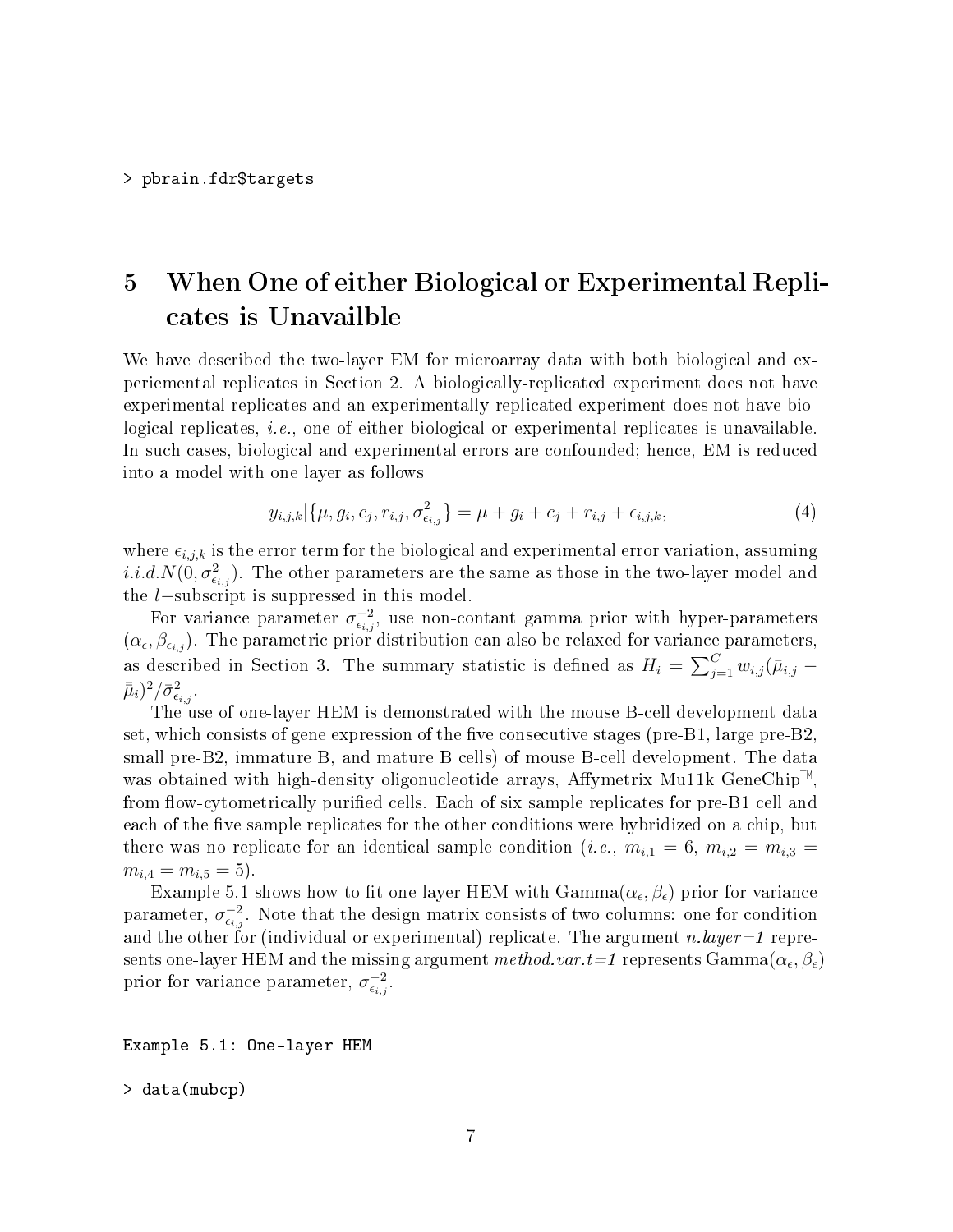```
> dim(mubcp) #call MuBCP data
[1] 13027 26
> cond <- c(rep(1,6),rep(2,5),rep(3,5),rep(4,5),rep(5,5))
> ind <- c(1:6,rep((1:5),4))
> design <- data.frame(cond,ind)
> design
 cond ind
1 1 1
2 1 2
3 1 3
. . .
. . .
. . .
24 5 3
25 5 4
26 5 5
> mubcp.nor <- hem.preproc(mubcp) #preprocessing
> mubcp.hem <- hem(mubcp.nor, n.layer=1,design=design) #fit HEM
> mubcp.fdr <- hem.fdr(mubcp.nor, n.layer=1, design=design, #get FDR
                    hem.out=mubcp.hem)
```
In Example 5.2, the arguments method.var.t="neb" represent nonparametric EB prior specification. The prior estimate of total error variance from hem.eb.prior is plugged into var.t of hem.

```
Example 5.2: One-layer HEM with EB
```

|  | > mubcp.eb <- hem.eb.prior(mubcp.nor, n.layer=1, design=design, | #EB      |  |
|--|-----------------------------------------------------------------|----------|--|
|  | $method.var.t="neb")$                                           |          |  |
|  | > mubcp.hem <- hem(mubcp.nor, n.layer=1, design=design,         | #fit HEM |  |
|  | method.var.t="neb", var.t=mubcp.eb $\gamma$ var.t)              |          |  |
|  | > mubcp.fdr <- hem.fdr(mubcp.nor, n.layer=1, design=design,     | #get FDR |  |
|  | hem.out=mubcp.hem, eb.out=mubcp.eb)                             |          |  |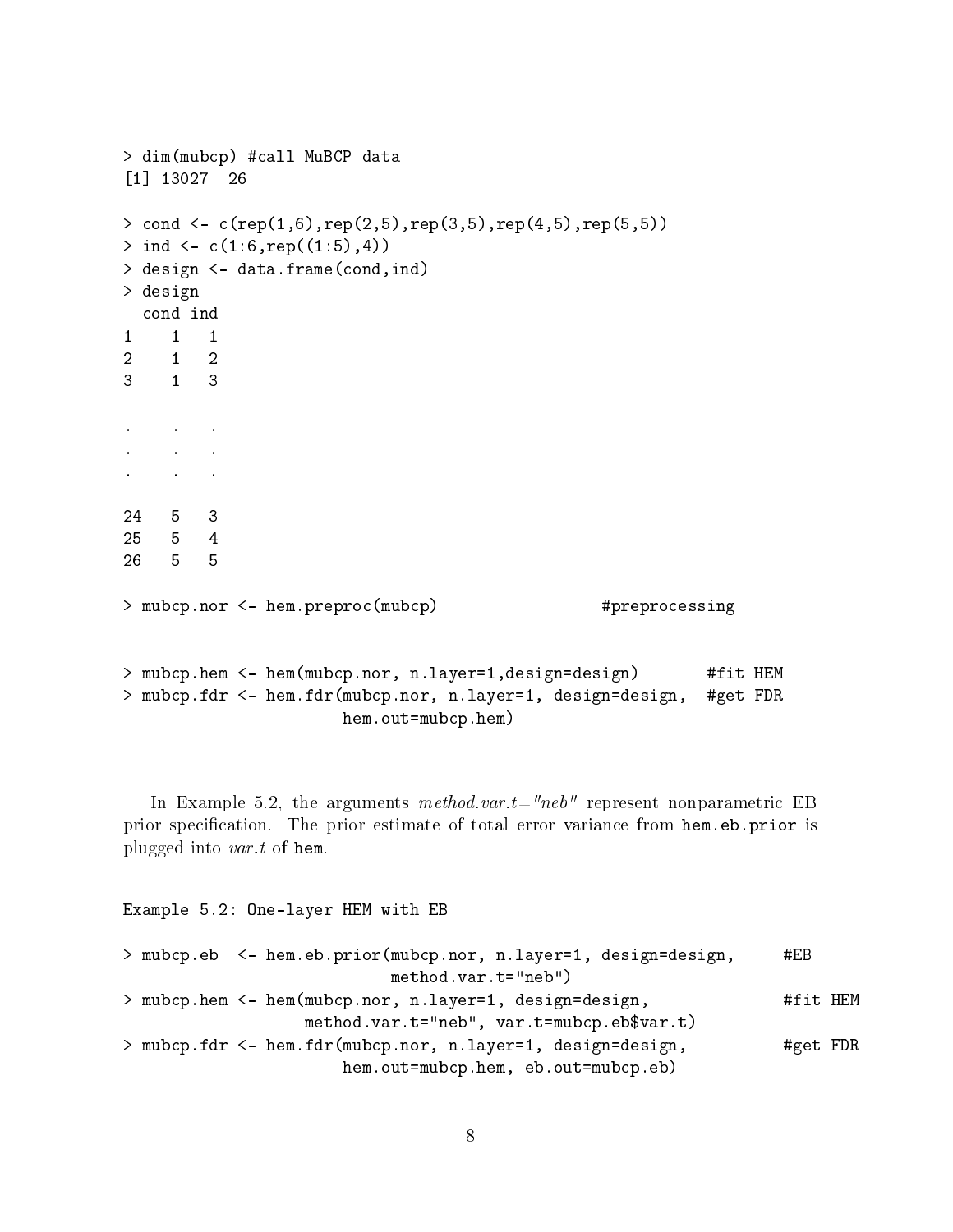#### <span id="page-8-0"></span>6 Explanation of Arguments and Values

This section explains the arguments and values of three main functions (hem, hem. eb. prior, and hem.fdr) in the  $HEM$  package.

```
hem(x, tr=" " , n.layer, design, burn.ins=1000, n.samples=3000,method.var.e="gam", method.var.b="gam", method.var.t="gam",
    var.e=NULL, var.b=NULL, var.t=NULL, var.g=1, var.c=1, var.r=1,
    alpha.e=3, beta.e=.1, alpha.b=3, beta.b=.1, alpha.t=3, beta.t=.2,
    n.digits=10, print.message.on.screen=TRUE)
```
- $\bullet$  x: data.
- $tr:$  if "log2", "log10", or "loge", then log-transformation (with base 2, 10, or e respectively) is taken.
- *n.layer*: number of layers: 1=one-layer EM; 2=two-layer EM.
- $\bullet$  design: the design matrix-the first column is for conditions: if n.layer=2, the second and third columns are for biological and experimental replicates; if  $n-layer=1$ . then the second column is for one of either biological or experimental replicates.
- $\bullet$  burn.ins, n.samples: numbers of burn-ins and samples for MCMC.
- $\bullet$  method.var.e: prior specification method for experimental variance; "gam"=Gamma(alpha,beta), "peb"=parametric EB prior specification, "neb"=nonparametric EB prior specification (n.layer=2).
- $\bullet$  method.var.b: prior specification method for biological variance; "gam"=Gamma(alpha,beta), "peb"=parametric EB prior specification  $(n.length)$ =2).
- method.var.t: prior specification method for total variance; "gam"=Gamma(alpha,beta), "peb"=parametric EB prior (n.layer=1).
- $\bullet$  var.e, var.b: prior estimate matrices for experimental and biological error variances (n.layer=2).
- var.t: prior estimate matrix for total error variance (n.layer=1).
- var.g, var.c, var.r: variance prior parameters for the effects of gene, condition, or their interaction, *i.e.*,  $N(0, \sigma_g^2)$ ,  $N(0, \sigma_c^2)$ , or  $N(0, \sigma_r^2)$ .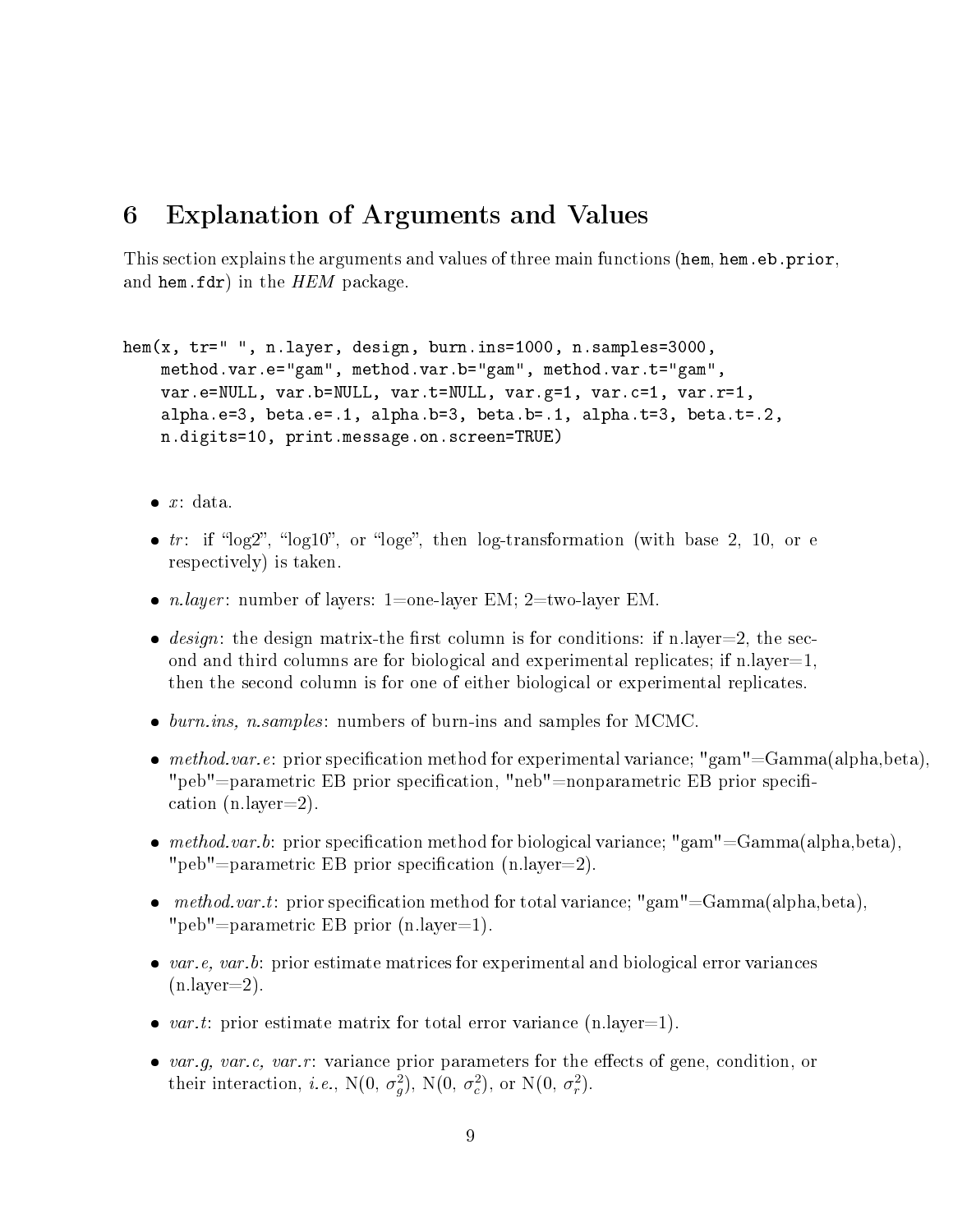- $alpha.e, beta.e, alpha.b, beta.b: prior parameters for inverses of experimental and$ biological error variance (n.layer=2), *i.e.*, Gamma( $\alpha_e, \beta_e$ ) and Gamma( $\alpha_b, \beta_b$ ).
- alpha.t, beta.t: prior parameters for inverse of total error variance (n.layer=1), *i.e.*,  $\text{Gamma}(\alpha_{\epsilon}, \beta_{\epsilon}).$
- $\bullet$  *n.digits*: number of digits.
- *print.message.on.screen*: if TRUE, process status is shown on screen.

The hem function provides the following values

- $n.gene, n.chip, n.config: numbers of genes, chips, and conditions.$
- $\bullet$  *design*: the design matrix.
- $\bullet$  burn.ins, n.samples: numbers of burn-ins and samples for MCMC.
- priors: given prior parameters,  $\sigma_g^2$ ,  $\sigma_c^2$ ,  $\sigma_r^2$ ,  $\alpha_e$ ,  $\beta_e$ ,  $\alpha_b$ ,  $\beta_b$  (n.layer=2), or  $\sigma_g^2$ ,  $\sigma_c^2$ ,  $\sigma_r^2$ ,  $\alpha_\epsilon, \beta_\epsilon \text{ (n-layer=1)}.$
- *m.mu*: estimated mean expression intensity,  $\mu_{i,j} = \mu + g_i + c_j + r_{i,j}$ .
- $m.x$ : estimated unobserved expression intensity,  $x_{i,j,k}$  (n.layer=2).
- m.var.b: estimated biological variances,  $\sigma_{b_{i,j}}^2$  (n.layer=2).
- m.var.e: estimated experimental variances,  $\sigma_{e_{i,j}}^2$  (n.layer=2).
- m.var.t: estimated total variances,  $\sigma_{\epsilon_{i,j}}^2$  (n.layer=1).
- $H$ :  $H$ -scores.

```
hem.eb.prior(x, tr=" ", n.layer, design,
             method.var.e="neb", method.var.b="peb", method.var.t="neb",
             q=0.01, B=25, n.digits=10, print.message.on.screen=TRUE)
```
- $\bullet$  q: quantile for partitioning genes based on expression.
- $\bullet$  B: number of iterations for re-sampling

The hem.eb.prior function provides the following values